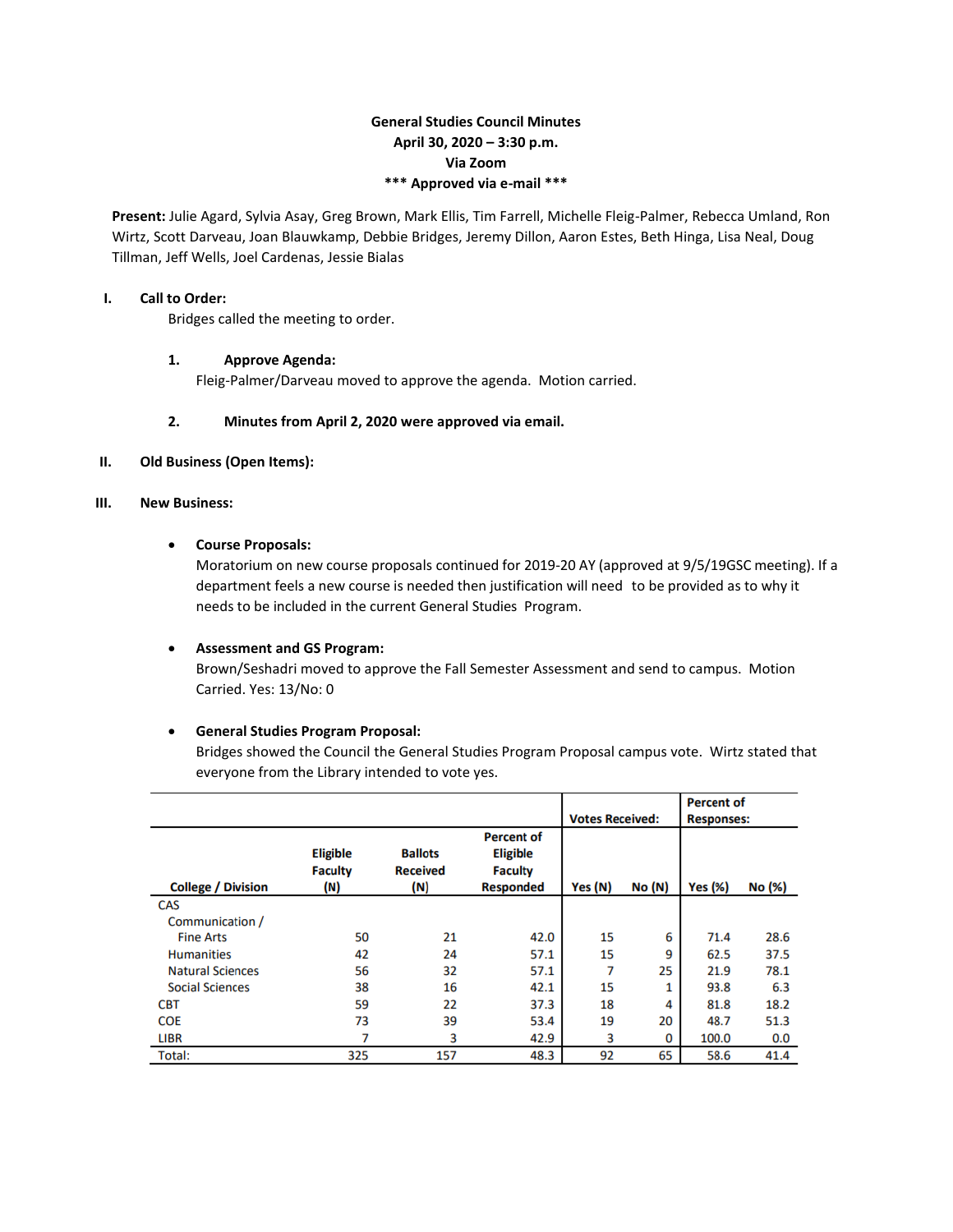Bridges outlined the Proposed Procedure to Expedite Approval of General Studies Courses for Revised Program that she sent via email. Blauwkamp stated that the provisional approval needs to be enforced and next year the Council can discuss if other classes qualifies. She also stated that she likes the proposal.

Darveau/Dillon moved to approve the proposed process.

Dillon stated that he needs clarification on the syllabus of record. Bridges stated that no matter who teaches the class the department must guarantee the learning outcomes are met.

Brown stated that Wellness should be added to the expedited approval process.

Brown/Darveau moved to amend the Proposed Procedure to add LOPER 11 Wellness under the provisional approval. Motion Carried. Yes: 13/No: 0

Bridges stated that it will be easier to roll over courses that already fit into categories. She also stated that retroactive credit can be given for courses approved later. Seshadri agreed.

Dillon stated that he needs clarification on the syllabus of record as he has concerns. Darveau does not see a problem as departments should be able to come up with a common approach.

The motion to approve the amended Proposed Procedure Carried. Yes: 13/No: 1

Bridges began going through courses to approve for the General Studies Courses for the Revised Program:

Brown/Blauwkamp moved to provisionally approve ENG 101 and ENG 102 for LOPER 2. Motion Carried. Yes: 13/No: 0

Blauwkamp/Darveau moved to provisionally approve SPCH 100 (ITEC 290 not granted provisional approval) for LOPER 3. Motion Carried. Yes: 12/No: 0/Abstain: 1

Darveau/Blauwkamp moved to provisionally approve MATH 102, MATH 103, MATH 106, MATH 120, MATH 123, MATH 230, STAT 235, and STAT 241 for LOPER 4. Motion Carried. Yes: 13/No: 0

Blauwkamp/Brown moved to provisionally approve all minimum 3 credit hour courses (2 credit hour courses not granted provisional approval) for LOPER 5. Motion Carried. Yes: 12/No: 1

Brown/Blauwkamp moved to provisionally approve ENG 235H; ENG 240H, ENG 250, ENG 251, ENG 252, ENG 253, ENG 254, ENG 280H, FREN 200, FREN 201, GERM 200, GERM 201, GERM 205, HIST 110, HIST 112, HIST 210, HIST 211, HIST 212, HIST 215, HIST 250, HIST 251, PHIL 100, PHIL 120, PHIL 250, PHIL 251, PHIL 253, PHIL 254, SPAN 200, SPAN 201, and SPAN 205 (SPCH 154 not granted provisional approval) for LOPER 6. Motion Carried. Yes: 13/No: 0

Blauwkamp/Brown moved to provisionally approve CJUS 101, CJUS 375, CJUS 380, ECON 100, ECON 270, ECON 271, GEOG 104, GEOG 106, GEOG 206, PSCI 110, PSCI 168, PSCI 280H, PSY 203, PSY 230, SOC 100, and SOC 250 (ETHS 101, FAMS 151, FAMS 351, INTS 200, ITEC 210, SOSC 288, SPCH 202, AND WSTD 220 not granted provisional approval) for LOPER 7. Motion Carried. Yes: 9/No: 4